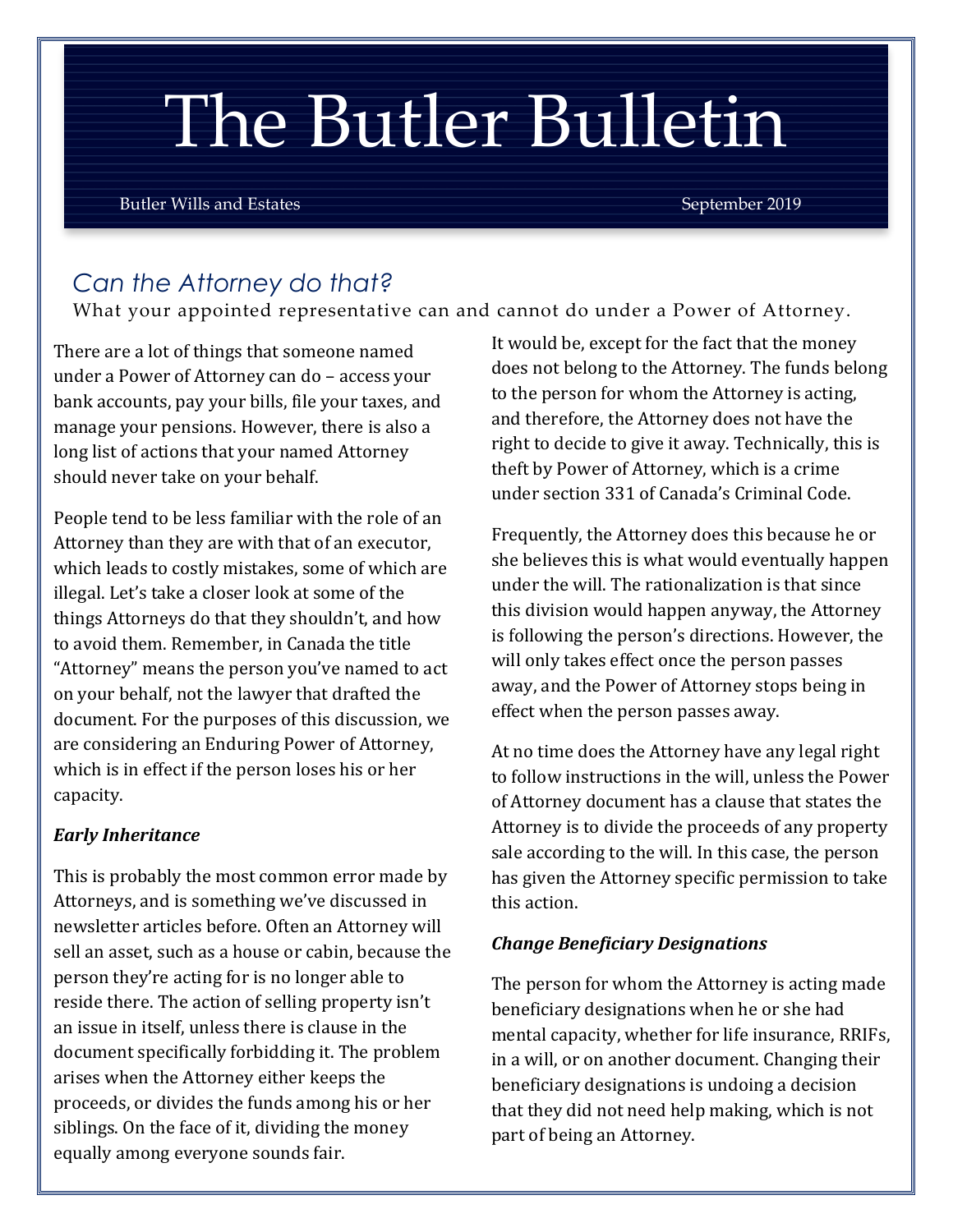When an Attorney changes someone's beneficiary designations, the Attorney is basically re-writing the person's estate plan. Changing one element of the plan can upset the proverbial estate planning apple cart.

The person may have made certain beneficiary designations to minimize the amount of tax coming out of their estate, to increase cash flow into their account to pay for care, or to be able to leave something for their loved ones. No matter what the reason is, the setup is what the person wanted and it is not up to the Attorney to revise it.

Some Attorneys argue that the setup isn't what the person wanted, and that they know what should have happened instead. Unfortunately, it does happen that people don't have everything set up the way they want when they lose their capacity. However, once the person no longer has their capacity, the window of opportunity has closed. The decisions about what should go where can no longer be made, whether by the Attorney or the person who needs assistance.

#### *Use the Assets for Individual Benefit*

This applies to money, vehicles, property, and any other assets that the person may own. It is obvious to most people that taking someone's money and keeping it is theft, but use of other types of assets is less well understood.

For example, using the person's vehicle for your own day-to-day needs is not acceptable. If the person is no longer able to live in their home, an Attorney is not permitted to let his or her friends or relatives live there rent-free.

Having someone – whether it be the Attorney or someone else – take advantage of the person's assets, the Attorney is breaching their fiduciary duty. The primary goal of any Attorney is to protect the person's assets, and make the most of what the person has. Using these assets for the Attorney's benefit directly contradicts this goal.

# VERSUS **DON'T**

### **ACTING AS A POWER OF ATTORNEY**



For more information about acting under a Power of Attorney, visit our [YouTube page,](https://www.youtube.com/channel/UCREXCXMaFbNoLag0I62Ttlg) and don't forget to subscribe for notifications about new videos.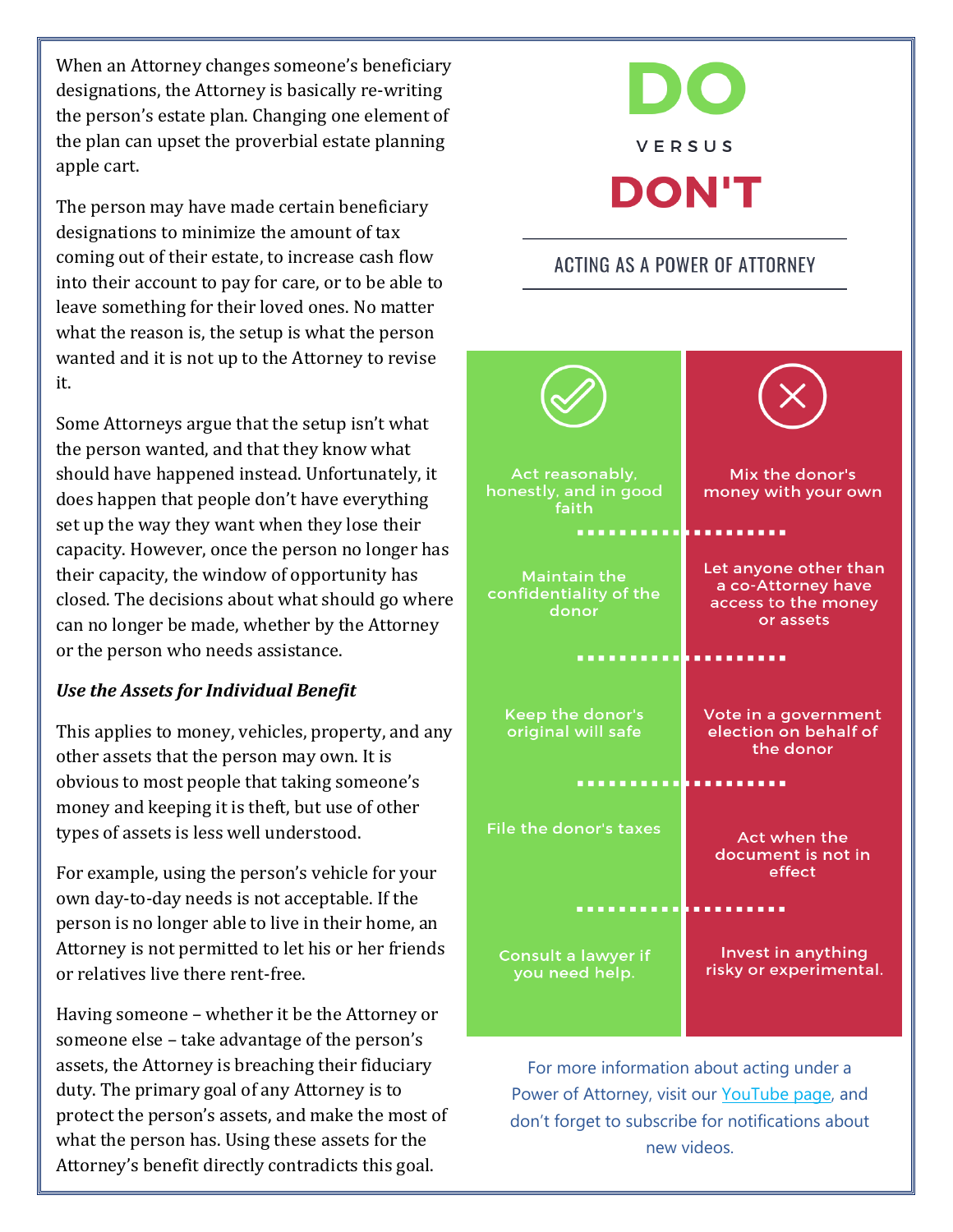#### From Lynne's Blog – Recording Important Info

Today I spent a couple of hours working on a client file in which two adult children are trying to become the guardian of their mother. The mom has dementia and recently had to move into care. The children both live in other provinces.

The biggest challenge faced by the family members right now is lack of information. They didn't know who their mom's doctors are, what prescriptions she needed or where she filled them, who has keys to her (now vacant) house, where she picked up her mail, how to get into her computer, whether she had a will or POA and if so, where they might be kept, whether she has insurance, and a million other important details.

This situation is in many ways similar to the job that an executor must do after someone has passed away. It can be a real struggle to understand and document someone else's whole life. It takes hours of searching, emailing, and calling people and odds are good that despite good intentions and honest effort, things can be overlooked. Talk about a frustrating job!

It doesn't need to be that tough. We developed a way for people to organize and record their own information so that anyone who has to take over for them - an executor, an attorney under a power of attorney, or a guardian - will have access to the important stuff. It's a coil-bound book of 94 pages, designed like a workbook for people to fill in. We call it "For My Family With Love". There are places to record the usual things lawyers want people to record, such as assets, debts, insurance policies, and bank account numbers. But it also has space for all of the things mentioned above - such as who has keys to the house and which pharmacy has your prescriptions on file. It also has plenty of space to record passwords, and even has a helpful list of digital assets to remind you of which ones you need to record.

This workbook is one of the consistently most popular items that clients request at our office. We have adult kids buying the workbook for their parents, and parents buying them for their kids, and plenty of people who buy them for themselves. If you want to check it out or perhaps get a copy for yourself, [click this link.](http://www.lulu.com/shop/lynne-butler-ba-llb-tep/for-my-family-with-love/paperback/product-21745384.html)

*Originally posted on [www.estatelawcanada.blogspot.ca](http://www.estatelawcanada.blogspot.ca/)*

### Podcasts are coming back!

We've heard from several readers that they would like to have more episodes of the podcast.

Upcoming topics include:

- The difference between a Do Not Resuscitate order and an Advance Healthcare Directive
	- How to donate to charity in your will
		- What is taxation?
		- Guardianship in Newfoundland

Also, keep an eye on our YouTube channel for the mini-series *Top 10,* where we count down the top 10 most frequently asked questions about a variety of topics, such as why estate planning is important for new families, the benefits of having an estate planning lawyer prepare your documents, and the most interesting celebrity estates.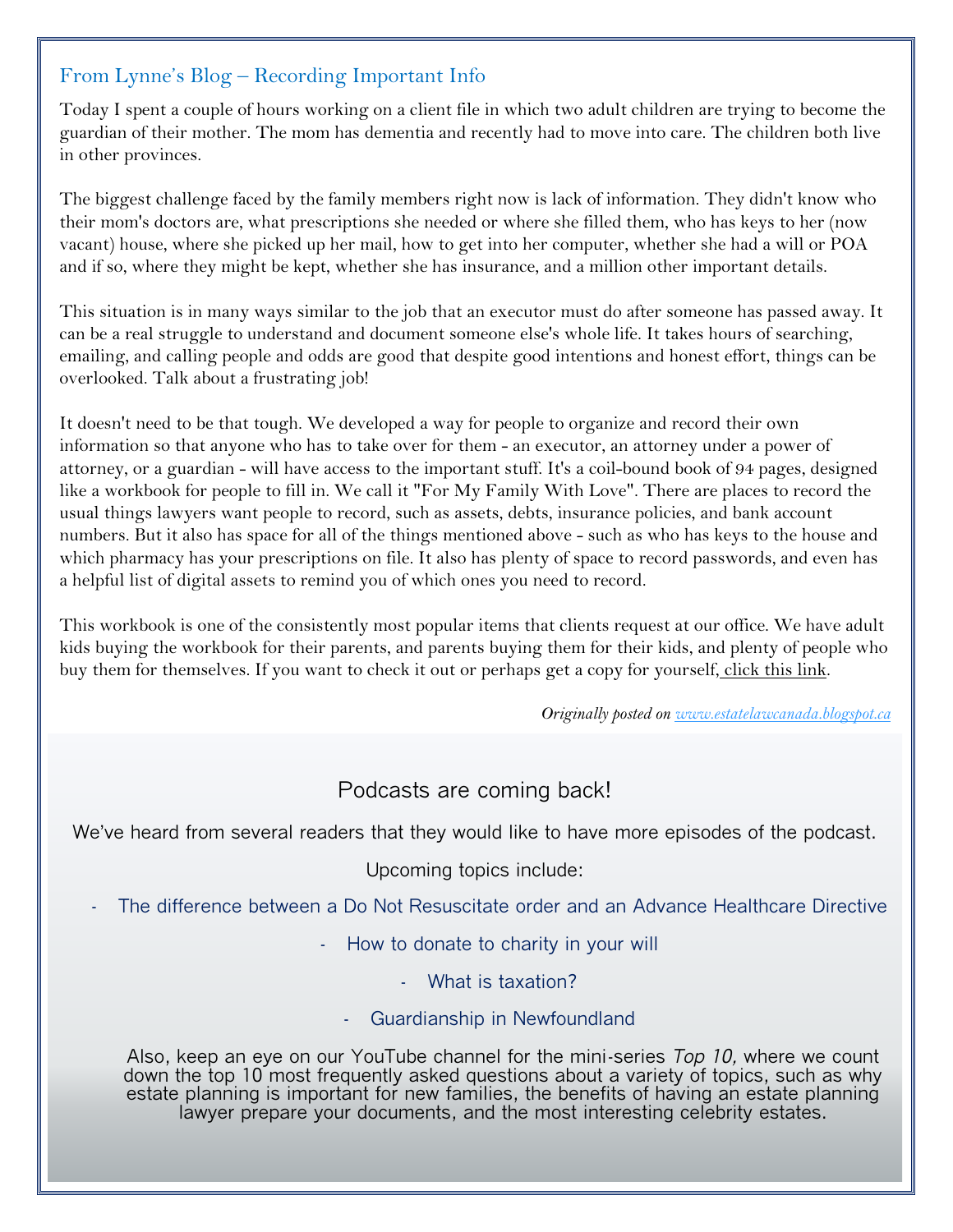## Question from a reader

*"Is it really that much extra work if I pass away without a will? If I had a will my son would still have to get probate, and everything would get given out, so what's the point?"*

• • •

The work involved when someone passes away without a will is more than just applying to the court, but that is definitely part of it. On the face of it, the amount of work that your family has to do after you pass away looks about the same. After all, the applications for probate (with a will) and administration (without a will) are very similar.

Let's look more closely at the steps involved in each scenario to get a better understanding of whether or not it is actually more work for your family if you pass away without a will.

Applying to the court for probate or administration is a major step for any estate. As previously mentioned, the applications for probate and administration are very similar. However, there are a few extra steps involved in administration.

Both applications require the same basic forms. For probate, the additional documents that are needed are the original will and a Proof of Will. These are often simple to get. For administration, the applicant needs all the basic forms, plus a consent and renunciation from each person with the same right to apply as the applicant. Depending on the jurisdiction, the applicant may also need to obtain an administration bond, or file an affidavit to dispense with the bond. As you can see, the administration application already involves more paperwork.

One of the documents that both applications require is an inventory – this is a snapshot of everything the in the estate, with the value on the day the person passed away. A named executor may be able to access bank accounts and such to obtain these values, on the understanding that they are the named representative of the person who passed away.

Without a will, there is no one named who can access the deceased person's information, because no one has the legal right to it. Plus, everyone has to agree to as to who it is that will apply. This results in delays, which can cause extra fees. It also means that the applicant may have to file a supplementary inventory later, once they have access to the accounts. This is more work, and nothing can happen until someone is appointed.

Getting consents and reunciations isn't always easy. Each person who has the same right to apply as the applicant must sign these documents in order for the applicant to file the application. In some cases, this is relatively simple. In other cases, it can involve tracking down cousins across the jurisdiction, and trying to get signatures from people who have no idea what is going on.

Once the person is able to get to the point where they can distribute the estate, having a will makes the process a lot easier. The executor simply needs to follow the instructions in the will.

On the other hand, an administrator must follow the provincial intestacy laws.This means he or she needs to become familiar with the law, or consult a lawyer. Yet again, this means more fees and more work.

Overall, having a will makes things a lot easier. Although your executor may have to go through the probate process, it is much more straightforward with a will than without.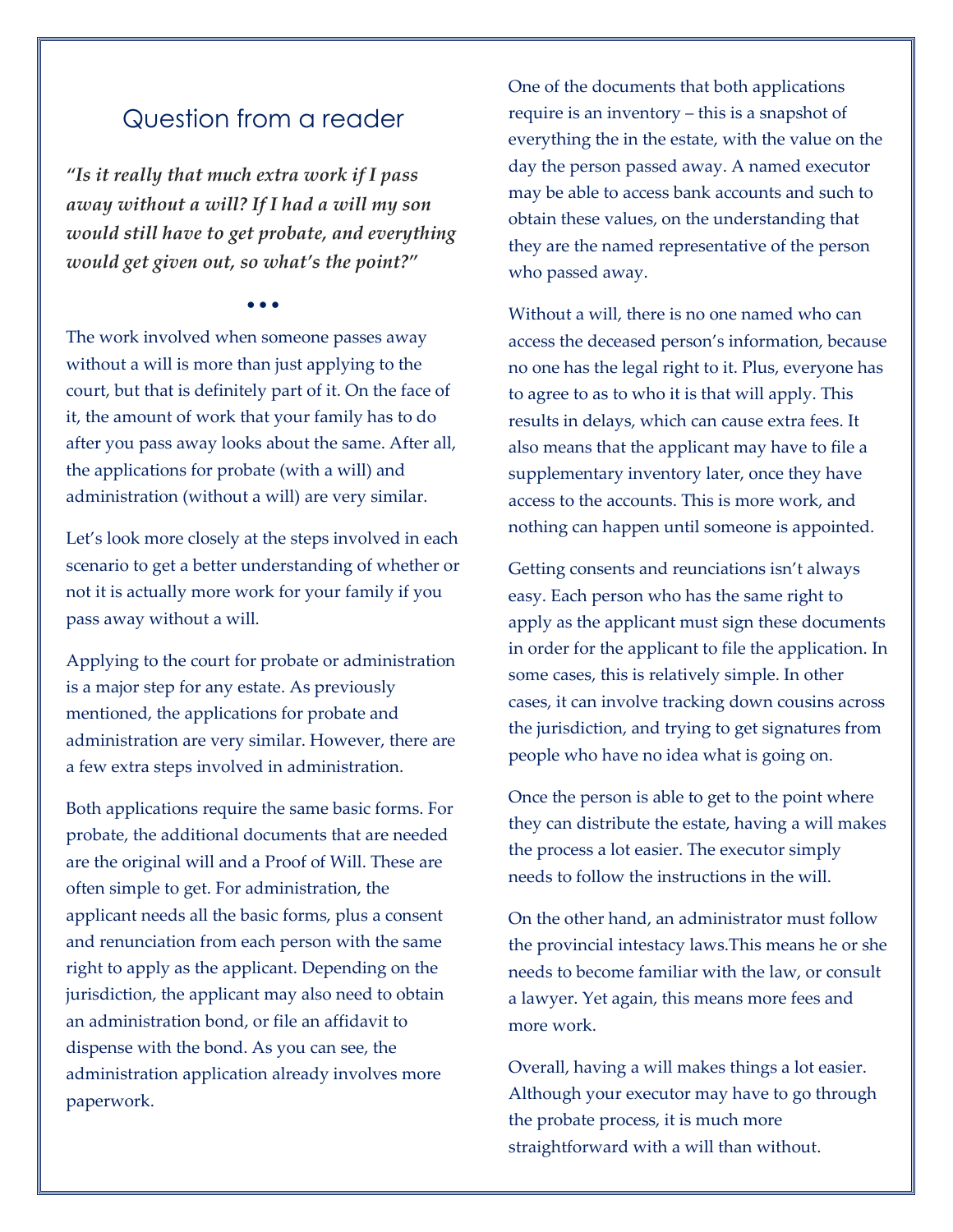# New! Regular Column

# Alzheimer Society **10 COMMUNICATION TIPS**

People with dementia may be confused, frustrated, frightened, unable to communicate or understand what is being said.

- Identify yourself, e.g.,"My name is...  $1.$ I'm here to help you get home."
- 2. Approach the person from the front.
- 3. Move slowly; maintain eye contact.
- 4. Address the person by name; speak slowly and clearly.
- 5. Present one idea at a time.
- 6. Repeat/rephrase responses to clarify what he/she is trying to tell you.
- 7. Ask questions requiring "yes" or "no" and allow time for a response.
- 8. Back up your words with actions using gestures.
- 9. Listen actively and acknowledge the person's emotional state.
- 10. Touching too roughly or quickly could cause increased stress.

Alzheimer Society offices are located in every province across Canada. To find programs and services in your region visit www.alzheimer.ca or call 1-800-616-8816.

Every day we get questions from people who are caring for or living with someone who has dementia. Although we are in no way medically certified to treat dementia, estate planning often goes hand-in-hand with a diagnosis of dementia. Whether someone has a short opportunity to make their wishes known or a child needs to become the guardian of their aging parent, many of our clients are dealing with dementia.

In order to help our readers be more informed about this situation, we're adding a regular column to our newsletter about dementia. Groups like the [Alzheimer's Society of](https://alzheimer.ca/en/Home)  [Canada](https://alzheimer.ca/en/Home) and [Home Instead Senior Care](https://www.homeinstead.com/) have tons of resources to share. We intend to help spread some of the information they have to the people who need it.

Each issue of our newsletter will now have a section dedicated to dementia facts, diagnoses and treatment info, helpful resources, recent research, and more.

If you have a question you would like answered in the newsletter or a topic you would like us to address, please email [chelsea@butlerwillsandestates.com](mailto:chelsea@butlerwillsandestates.com) or submit your questions through the "contact us" link on our website. Any questions that are published will be anonymous.

To get started, here are the top 10 tips for communicating with someone with dementia, according to the Alzheimer Society.

## Crocheted Octopi for Premature Babies

A volunteer group in Denmark known as The Octo Project has been helping hospitals in more than 17 countries. Since 2013, this group has been crocheting small octopi using premium cotton, and donating their creations to NICU wards around the world.

The group discovered that when premature infants hold the tentacles of an octopus, they are less likely to pull out cords and tubes. Seemingly, the tentacles are reminiscent of the umbilical cord, which keeps the infants calm. In turn, this makes it easier for the babies to receive treatment.

Hospitals who have received donations from The Octo Project have reported that the premature babies are healthier and happier.

For more information, visit [The Octo Project](https://www.spruttegruppen.dk/danish-octo-project-english/). You don't need permission to start your own group, but as is stated on the Danish site, they like to coordinate international efforts if at all possible. The pattern is free to download, so anybody can get started right away.